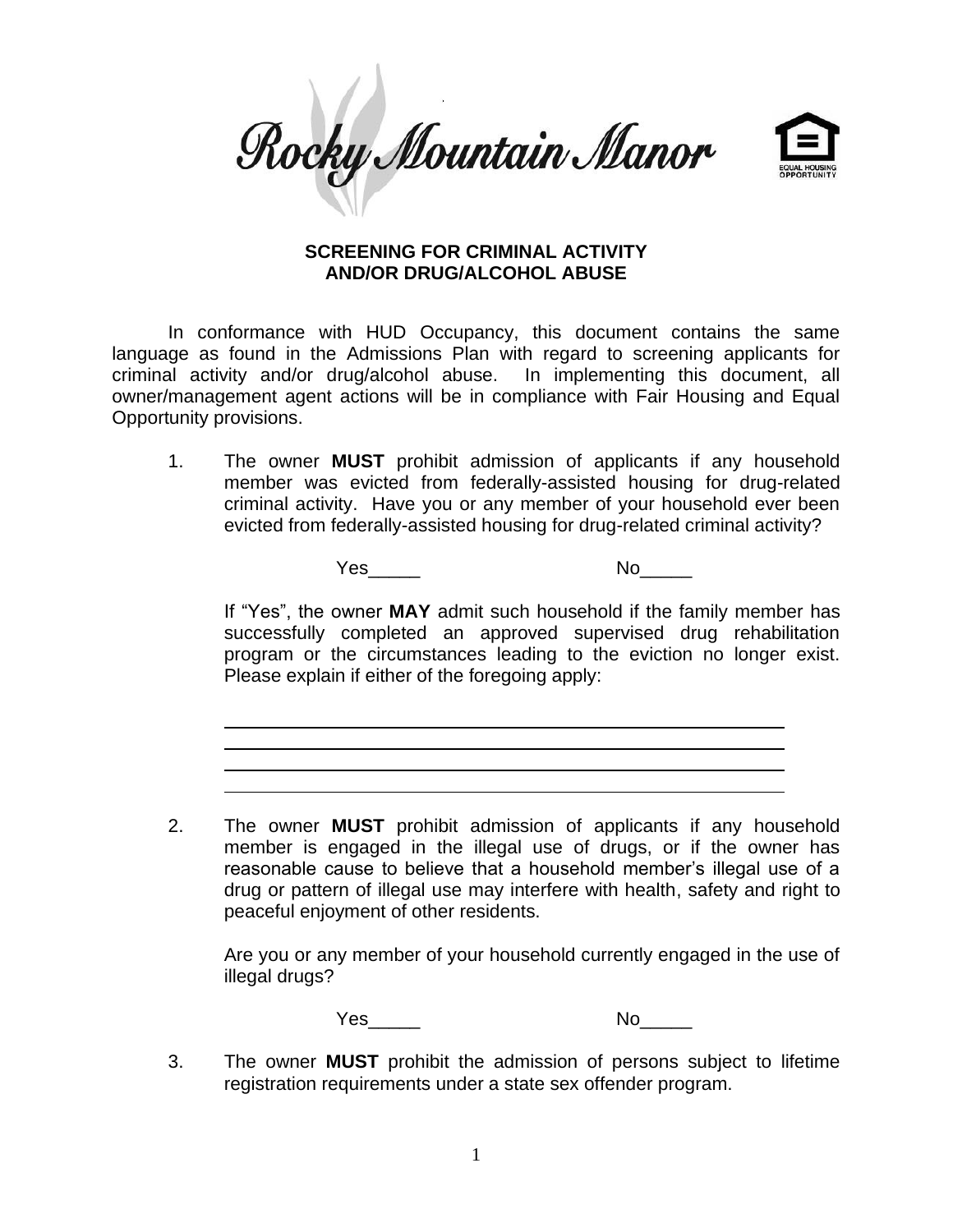Are you or any member of your household subject to lifetime registration requirements under a state sex offender program?

Yes\_\_\_\_\_ No\_\_\_\_\_

Please list all addresses where you and other household members have previously resided since age 18:

4. An owner **MUST** prohibit admission if there is reasonable cause to believe that a household member's abuse or pattern of abuse of alcohol interferes with the health, safety or peaceful enjoyment of the premises by other residents.

Do you or any member of your household abuse alcohol?

Yes\_\_\_\_\_ No\_\_\_\_\_

5. An owner **MAY** prohibit admission for 1) drug-related criminal activity; 2) violent criminal activity; 3) other criminal activity that would threaten the health, safety, or right to peaceful enjoyment of the premises by other residents; or 4) other undesirable activity that would threaten the health or safety of the owner or any employee, contractor, subcontractor, or agent of the owner who is involved in the housing operations.

The owner has established the following guidelines of "reasonable time" in which the applicant and each member of the applicant's household must not have engaged in these activities before admission:

## *Basis of Rejection (one or more of the following):*

- *Crimes against persons: conviction within the past seven (7) years;*
- *Crimes against property: conviction within the past five (5) years;*
- *Drug-related criminal activity: conviction for the manufacture, sale, or distribution, or for possession with the intent to manufacture, sell, or distribute, a controlled substance within the past five (5) years;*
- *Illegal firearms: conviction for possession of an unregistered firearm or an illegal weapon within the past five (5) years; OR*
- *Pattern of undesirable behavior as evidenced by reports of repeated disturbances involving the police.*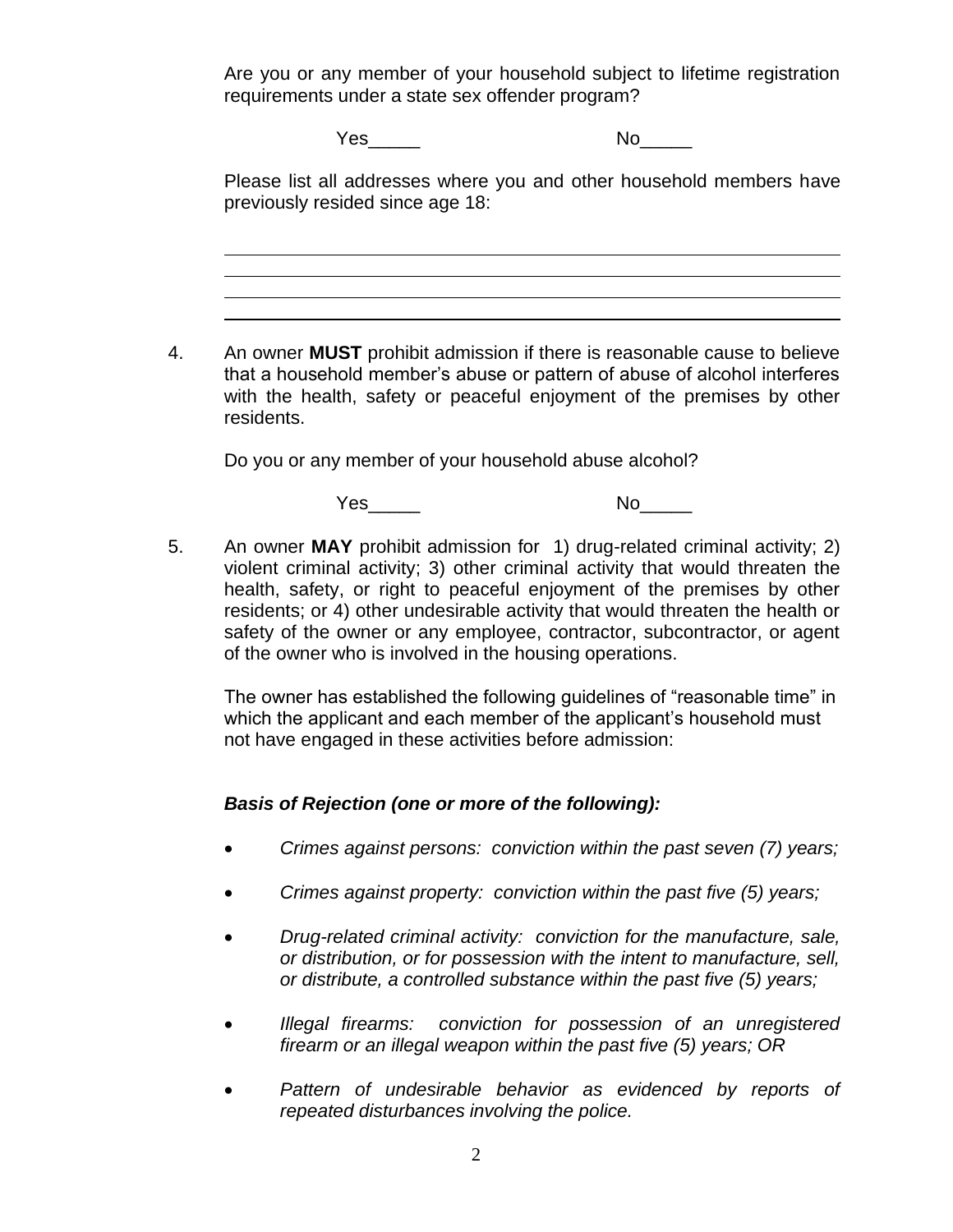*Note: Drug-related criminal activity does not include the use or possession of a controlled substance if the applicant can demonstrate that the individual has an addiction, a record of such an impairment, or is regarded as having such an impairment; AND has evidence of recovery via proof of completion of an accredited rehabilitation program; AND has not used or possessed a controlled substance for at least one (1) year; AND does not currently use or possess a controlled substance.*

Do you or any member of your household have a record of criminal activity?

Yes\_\_\_\_\_ No\_\_\_\_\_

If "Yes", please explain, including date(s):

6. An owner **MAY** admit an applicant who was previously denied admission for drugs and/or criminal activity but now has sufficient evidence that the household member was not involved in drugs and criminal activity for a reasonable length of time. The owner's criteria consist of the elapse of time frames in excess of the minimum time frames set out in paragraph 5 above.

Have you or any member of your household been previously denied admission for criminal activity that has since ceased?

Yes\_\_\_\_\_ No\_\_\_\_\_

If "Yes", please explain, including date(s):